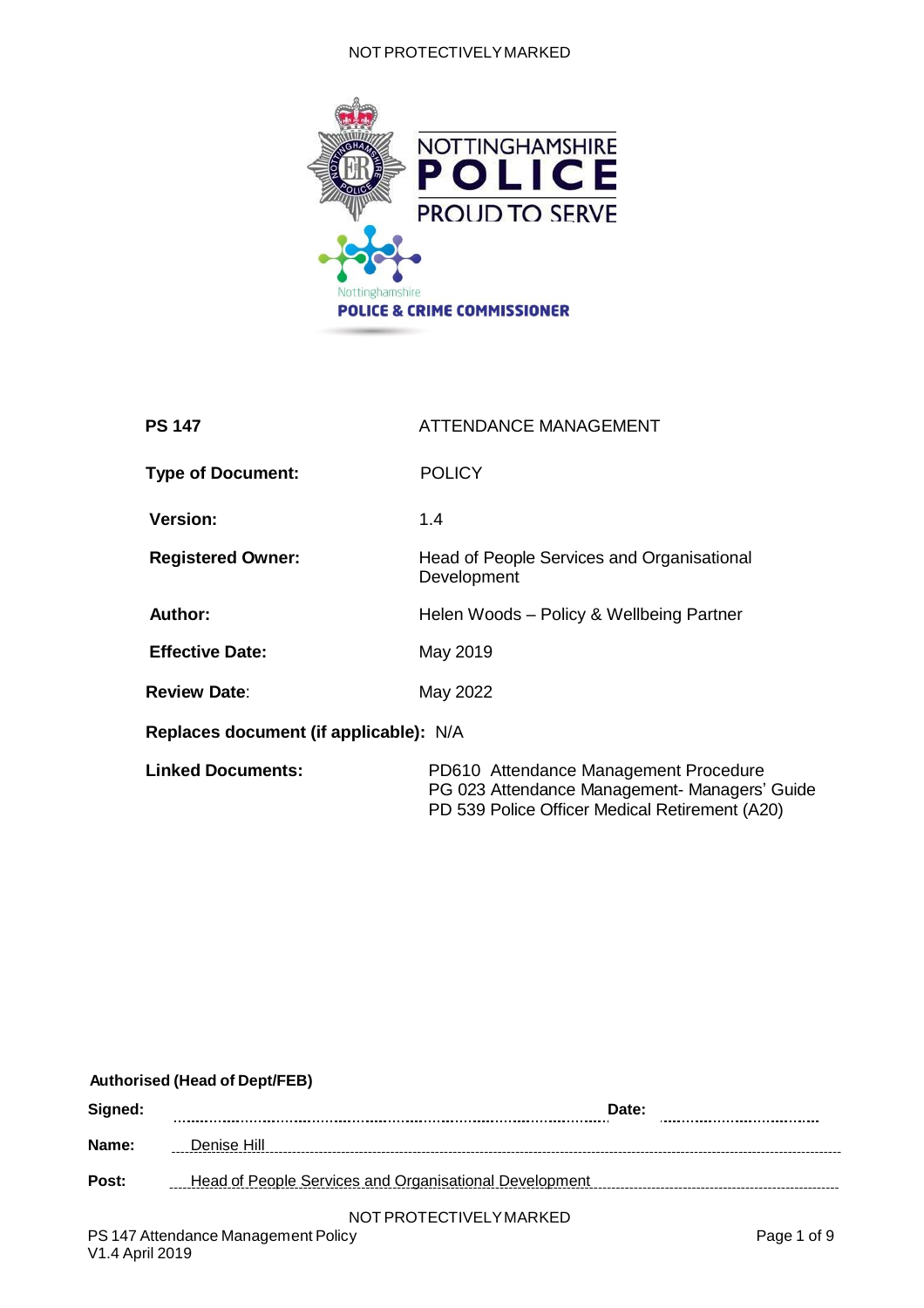### **TABLE OF CONTENTS**

| <b>VERSION CONTROL</b>               |  |
|--------------------------------------|--|
|                                      |  |
|                                      |  |
|                                      |  |
|                                      |  |
|                                      |  |
|                                      |  |
|                                      |  |
|                                      |  |
|                                      |  |
|                                      |  |
|                                      |  |
|                                      |  |
|                                      |  |
| Appeals                              |  |
|                                      |  |
|                                      |  |
|                                      |  |
|                                      |  |
| STATEMENT OF LEGISLATIVE COMPLIANCE. |  |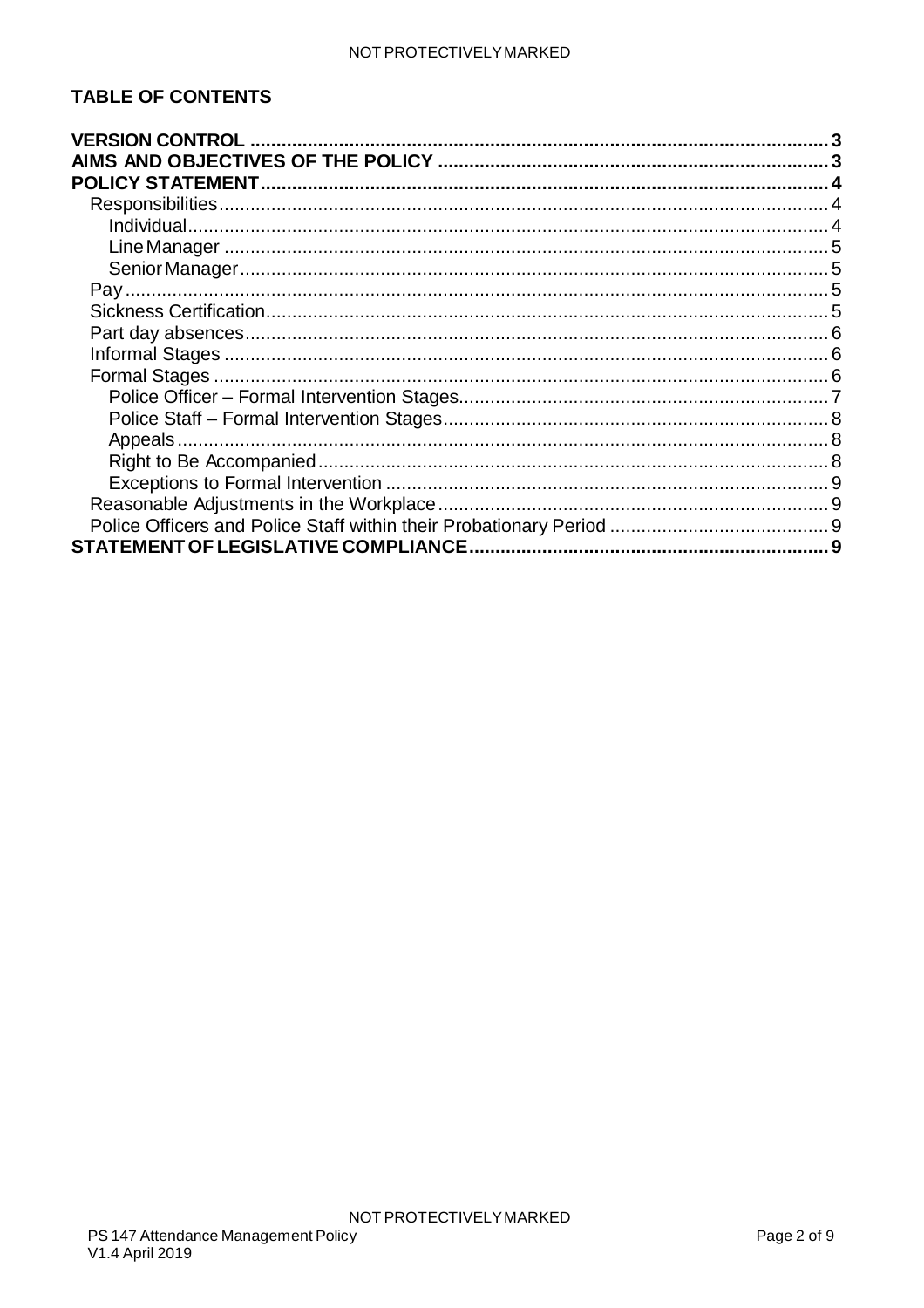# <span id="page-2-0"></span>**VERSION CONTROL**

| Version<br>No. | <b>Date</b>       | <b>Post</b><br><b>Holder/Author</b> | <b>Post</b>                             | <b>Reason for Issue</b>                                                                                                                                                                                                                                                                                        |
|----------------|-------------------|-------------------------------------|-----------------------------------------|----------------------------------------------------------------------------------------------------------------------------------------------------------------------------------------------------------------------------------------------------------------------------------------------------------------|
| 1.1            | Jan 2014          |                                     |                                         | Amendments throughout; Formal<br>Review with Unison, GMB,<br>Federation August 2013                                                                                                                                                                                                                            |
| 1.2            | Apr 2015          |                                     |                                         | Update to reflect the requirement of<br>individuals to use the BOBO (Book<br>On Book Off) function to inform<br>Crown DMS of absence, in addition<br>to speaking with a Line Manager.<br>Line Managers are now required to<br>record additional information relating<br>to sickness absence onto Crown<br>DMS. |
| 1.3            | Nov 2017          | James Lunn                          | <b>HR Senior</b><br>Manager<br>Strategy | Amendment to reflect requirement<br>for Third Stage meetings to be tape<br>recorded.                                                                                                                                                                                                                           |
| 1.4            | <b>April 2019</b> | Helen Woods                         | Policy &<br>Wellbeing<br>Partner        | Review and update                                                                                                                                                                                                                                                                                              |

# <span id="page-2-1"></span>**AIMS AND OBJECTIVES OF THE POLICY**

Managing attendance is essential to the efficiency of Nottinghamshire Police and Nottinghamshire Office of the Police and Crime Commissioner (OPCC). The Force and OPCC are committed to promoting a good attendance culture and a supportive working environment. All individuals must take responsibility for their attendance at work, demonstrating a clear commitment to attendance in order to maintain high standards of service to the public.

Good attendance at work is expected to be maintained by the entire workforce of Nottinghamshire Police and Nottinghamshire OPCC. Individuals who are absent through illness will be supported to return to work as soon as possible.

The aim of the attendance management policy is to provide a framework for addressing nonattendance issues with a fair, timely and consistent approach and is designed to manage consistent standards of attendance for all those working for Nottinghamshire Police and Nottinghamshire OPCC.

The key principles underpinning the policy are as follows:

- The framework for attendance management is designed to achieve consistent standards of attendance for all those working for Nottinghamshire Police and Nottinghamshire OPCC .
- Poor attendance will be challenged and effectively managed.
- Individuals who are absent through illness or injury will be supported to return to work as soon as possible.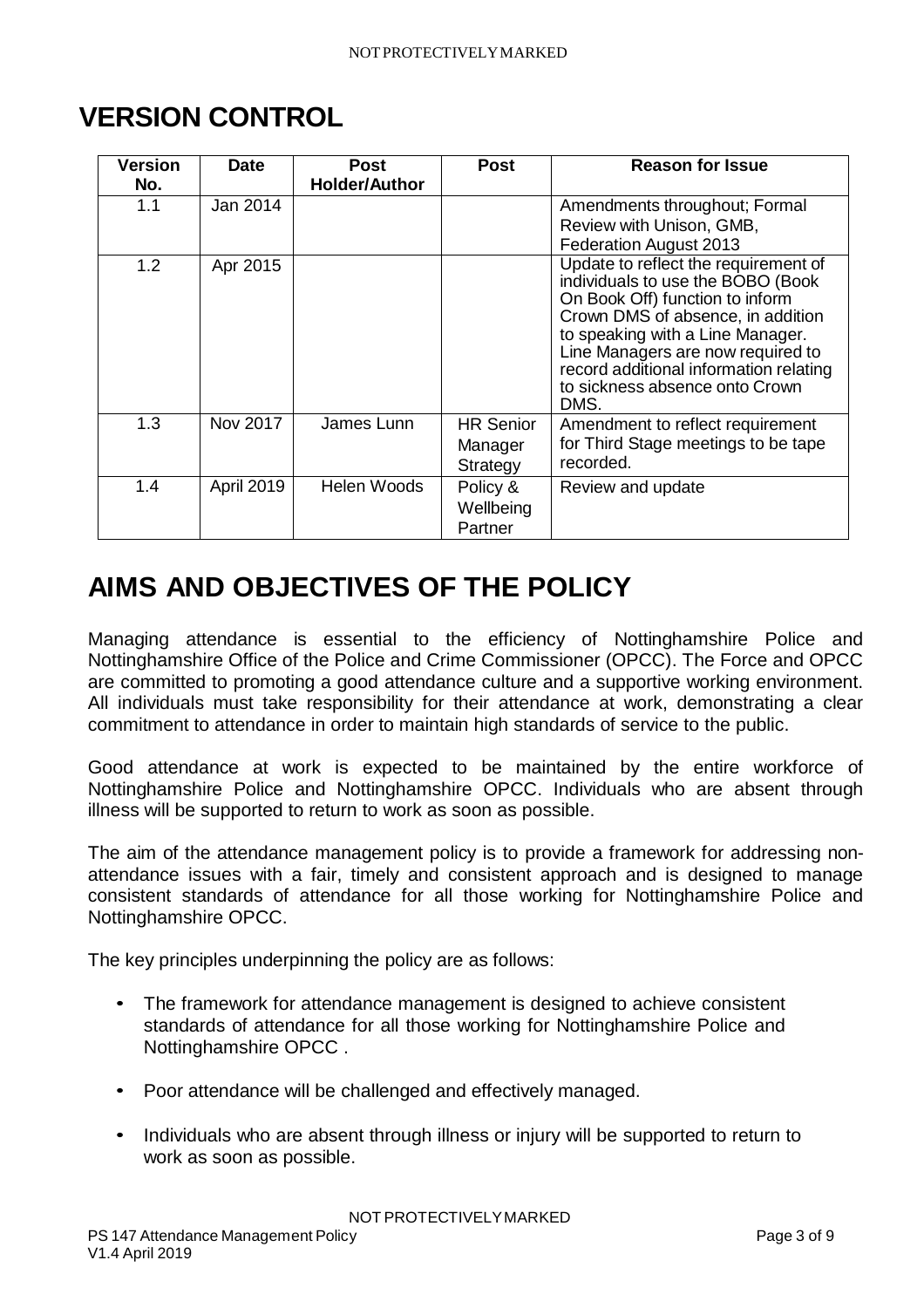#### NOTPROTECTIVELYMARKED

- We will seek to maximise attendance at work to support and achieve the Force policing objectives/ plan.
- We will develop and maintain an attendance culture which is consistent in approach and supportive of the work force and public we serve.
- Return to work interviews must be undertaken after every absence to ensure individuals are fit and supported on their return to work.
- Managers will adopt a proactive approach to managing absence to provide consistency and be supportive and fair.
- If an individual provides any false information or makes false statements about their sickness absence, it may be treated as misconduct and may result in disciplinary action being taken. In proven cases of gross misconduct it could lead to dismissal.
- Stage 1, 2, 3 formal sickness review meetings will be conducted by managers at the appropriate level.

# <span id="page-3-0"></span>**POLICY STATEMENT**

The policy applies to:

- All police officers except those above the rank of Chief Superintendent and those who have not completed their probation.
- All police staff and OPCC staff except those within their probationary period.
- Special constables.

The policy must be read in conjunction with the Attendance Management Procedure and for police officers, the Police (Performance) Regulations 2012. The policy is also supported by a guide for managers to effectively manage their team's attendance. It becomes applicable with immediate effect.

#### <span id="page-3-1"></span>**Responsibilities**

#### <span id="page-3-2"></span>**Individual**

Individuals are responsible for maintaining the standard of attendance expected of them. Individuals must take reasonable steps to uphold consistent attendance at work. If they are unable to attend work through sickness, individuals are responsible for booking sick through BOBO (part of the Crown Duties Management System) and advising their line manager (or if unavailable an equivalent manager) prior to the shift start time or at the earliest opportunity and when reasonably practical. Contact is expected in person, by telephone. Text or an email message is unacceptable, except in exceptional circumstances.

If the absence continues, individuals must maintain regular (as agreed between both parties but no less than weekly) contact with their line manager, to provide an update on their situation and expected length of absence or expected return date.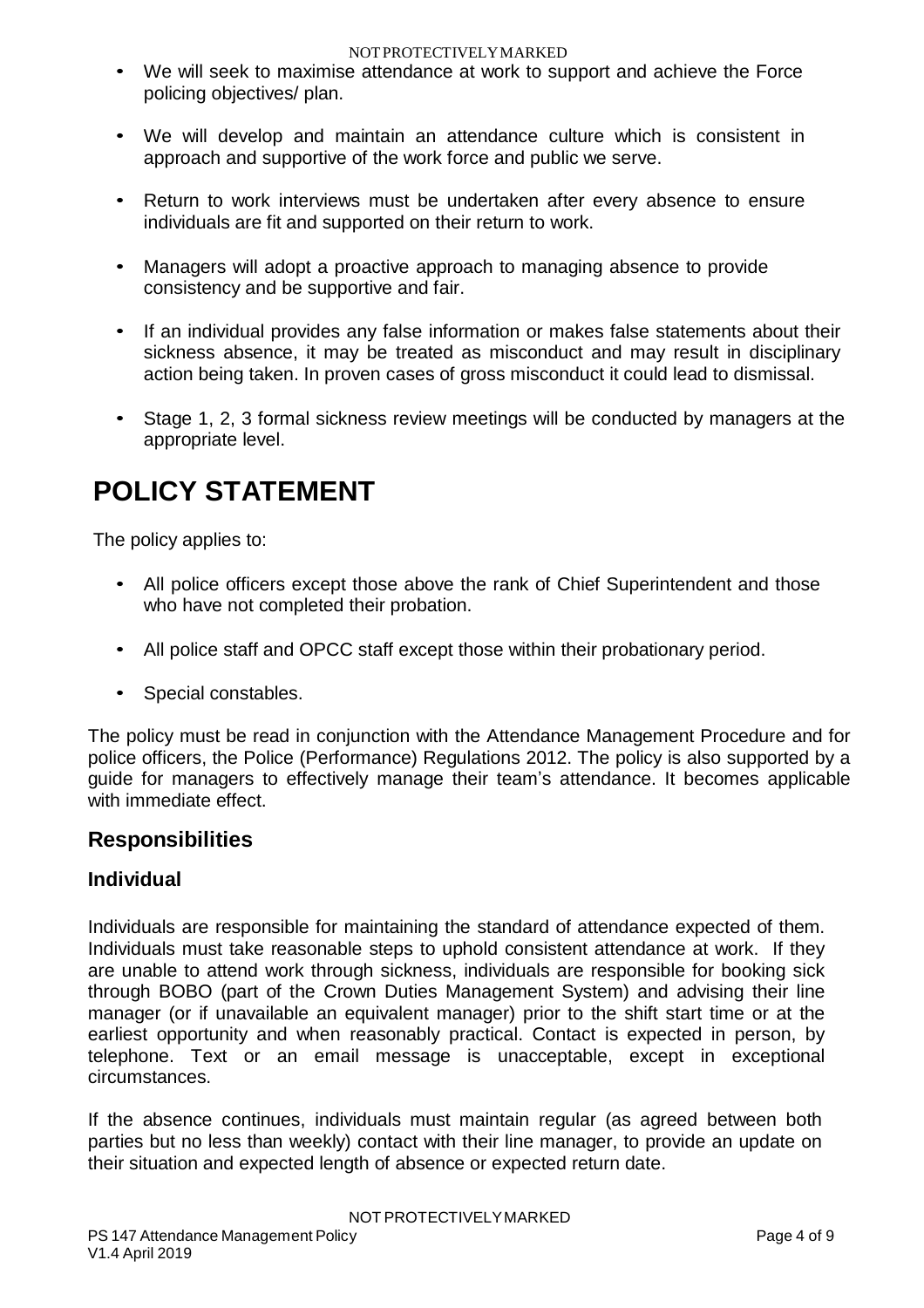Individuals have an obligation to maintain contact with the Force or OPCC (as applicable) and line management during any period of sickness absence.

To ensure accurate recording of absence, individuals must advise their line manager when they are fit to work, even if this is a rest day or annual leave.

When requested to do so, an individual is required to attend the Occupational Health Unit (OHU) for an assessment, failure to do so, may result in a management decision without the relevant OHU information.

#### <span id="page-4-0"></span>**Line Manager**

Line managers are responsible for ensuring that their team members are aware of the levels of attendance expected of them.

Line managers are expected to support their team members to maintain the expected level of attendance.

Line managers must also promptly record absences on the Duties Management System (DMS). This will include logging the reason for absence, entering fit note details and recording any on-going contact.

Line managers will conduct a return to work interview with their team member on the first day of their return to work or as soon as is reasonably practical.

Line managers will maintain reasonable contact (as agreed between both parties but not less than weekly) with their team member who is absent due to sickness.

Line managers are empowered to manage attendance by reconciling the interests of the individual with the operational needs of Nottinghamshire Police and Nottinghamshire OPCC.

Where informal management interventions have not achieved the required level of attendance, this policy requires the line managers to invoke the formal procedure to support their team member to achieve the required level of attendance.

#### <span id="page-4-1"></span>**Senior Manager**

Senior managers have a responsibility to promote a good attendance culture and to ensure attendance is managed effectively.

#### <span id="page-4-2"></span>**Pay**

Police Officer sick pay arrangements are contained in Regulation 28 Annex K in Police Regulations 2003.

Police staff sick pay arrangements are contained in the Police Staff Handbook.

#### <span id="page-4-3"></span>**Sickness Certification**

For any absence in excess of seven days, a doctor's statement of fitness to work ('fit note') must be submitted to the line manager, no later than the tenth day of absence or as soon as

NOT PROTECTIVELYMARKED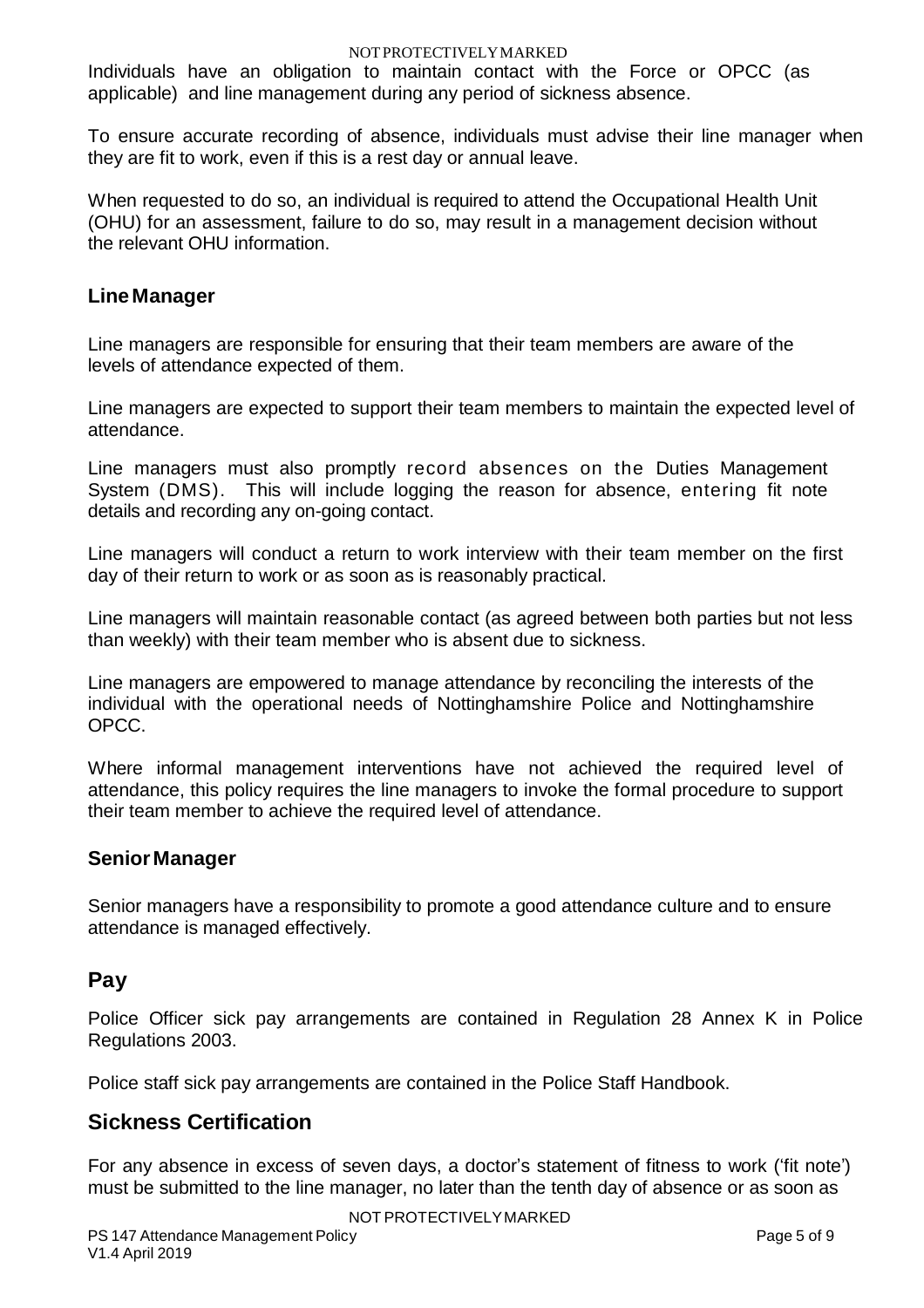reasonably practical, covering the period of absence from the eighth day onwards.

Continued absence must be covered by additional fit notes. Failure to provide fit notes to cover

absence may lead to a loss of sick pay.

#### <span id="page-5-0"></span>**Part day absences**

Crown DMS records the times of part day absences. If an individual leaves work early due to sickness this will be treated as an occasion of sickness absence and treated as a day for the trigger points unless they have worked at least half or more of their shift or contracted hours.

#### <span id="page-5-1"></span>**Informal Stages**

Informal management interventions should be employed to support individuals to attend work regularly. Attendance support meetings (ASMs) should be held prior to the formal procedure being invoked and may result in an Attendance Support Plan (ASP). Where this does not lead to regular attendance then the formal procedure must be invoked.

Attendance support meetings will be held after 2 or more occasions of absence within a rolling 12 month period, or any period of absence 10 or more calendar days.

### <span id="page-5-2"></span>**Formal Stages**

The formal framework is a three stage supportive process with a view to facilitating a sustained improvement in an individual's attendance at work.

**Stage one** will be triggered by:

**3 or more occasions of absence within a rolling 12 month period and/or inability to achieve the requirements of an ASP and/or any pattern of absence that gives cause for concern.**

These will be trigger points for a line manager to effectively manage an individual's absence through a formal procedure.

**Stage two** will be triggered if the individual has been unable to make sufficient and sustained improvement in their attendance.

**Stage three** will be triggered if the individual has been unable to make sufficient and sustained improvement in their attendance.

Written Improvement Notices issued at the above stages will remain valid for 12 months.

Attendance must be maintained for the 12 month period. If the improvement is not maintained within the 12 months, then the next stage of the procedure may be invoked.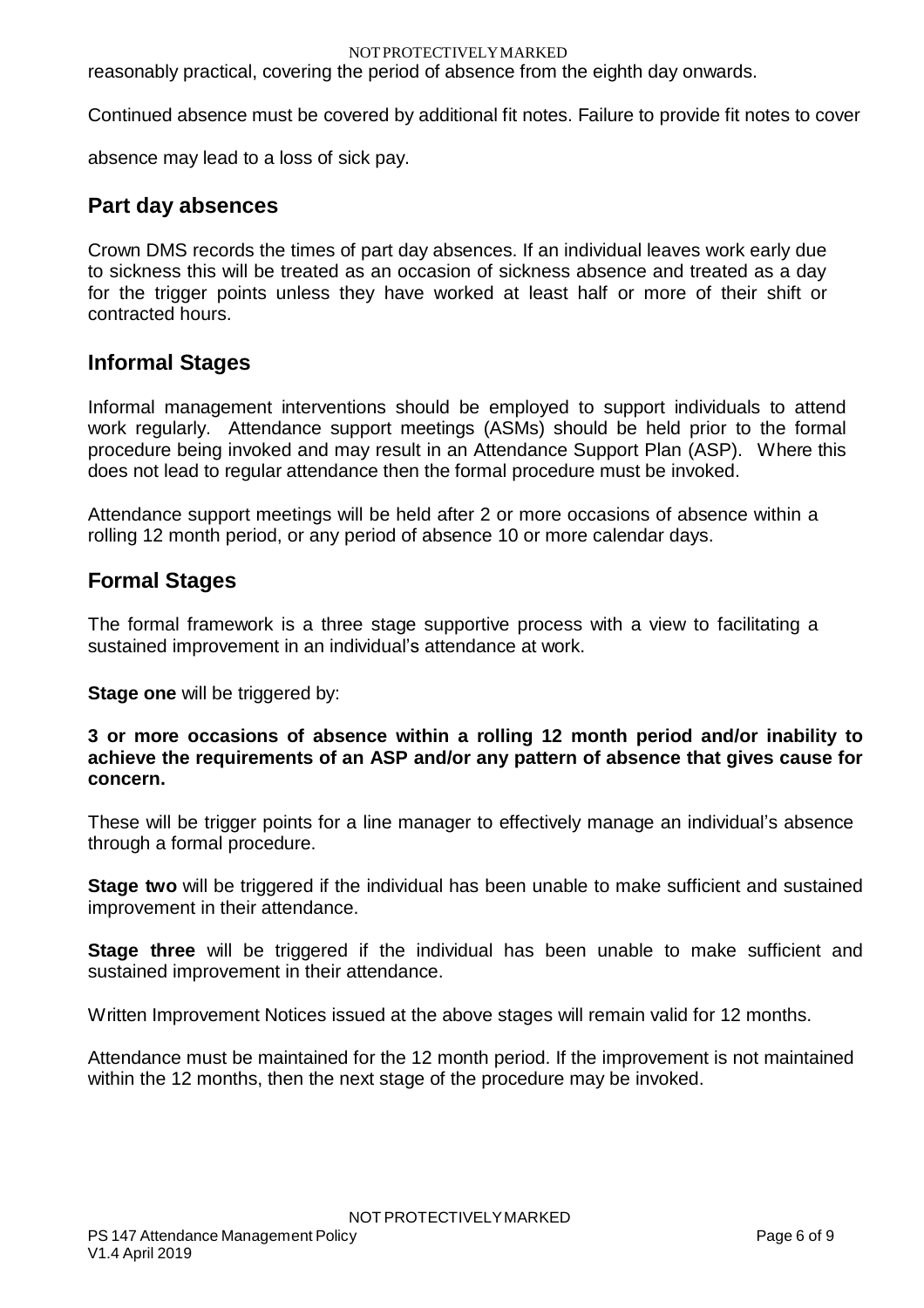# <span id="page-6-0"></span>**Police Officer – Formal Intervention Stages**

| <b>Stage</b>                      | <b>Trigger</b>                                                                                                                                                                                                            | <b>Meeting Chair</b>                                                                                                                                                                                                                                                                                                                                                                               | <b>Appeal Meeting</b><br><b>Chair</b>                                | <b>Possible Outcomes</b>                                                                                                                                                           |
|-----------------------------------|---------------------------------------------------------------------------------------------------------------------------------------------------------------------------------------------------------------------------|----------------------------------------------------------------------------------------------------------------------------------------------------------------------------------------------------------------------------------------------------------------------------------------------------------------------------------------------------------------------------------------------------|----------------------------------------------------------------------|------------------------------------------------------------------------------------------------------------------------------------------------------------------------------------|
| <b>First</b><br>stage<br>meeting  | 3 or more<br>occasions of<br>absence within<br>a rolling 12<br>month period<br>and/or inability<br>to achieve the<br>requirements<br>of the ASP<br>and/or any<br>pattern of<br>absence that<br>gives cause for<br>concern | First line manager                                                                                                                                                                                                                                                                                                                                                                                 | Second line<br>manager                                               | Written<br>$\bullet$<br>Improveme<br>nt Notice<br>Conduct<br>$\bullet$<br>further<br><b>ASM</b>                                                                                    |
| <b>Second</b><br>stage<br>meeting | Unable to make<br>sufficient and<br>sustained<br>improvement in<br>attendance                                                                                                                                             | Second line<br>manager                                                                                                                                                                                                                                                                                                                                                                             | Senior manager Grade<br>M <sub>1</sub> or above or<br>Superintendent | Final Written<br>$\bullet$<br>Improvement<br><b>Notice</b><br>An extension of<br>stage 1 W ritten<br>Improvement<br><b>Notice</b>                                                  |
| <b>Third</b><br>stage<br>meeting  | Unable to make<br>sufficient and<br>sustained<br>improvement in<br>attendance                                                                                                                                             | Chair will be a<br>Senior Officer<br>(above rank of<br>Chief<br>Superintendent)<br>or<br>the Head of<br>People Services<br>(PS) & OD. There<br>will be a panel of<br>3 members to<br>include a Police<br>Officer at the rank<br>of Superintendent<br>and a Senior<br>People Services<br>representative.<br>Third stage<br>meetings will be<br>tape recorded by<br>Nottinghamshire<br><b>Dolico</b> | Police Appeals<br>Tribunal                                           | Dismissal<br>$\bullet$<br>In exceptional<br>$\bullet$<br>circumstances an<br>extension of a<br>Final W ritten<br>Improvement<br>Notice or<br>redeployment to<br>alternative duties |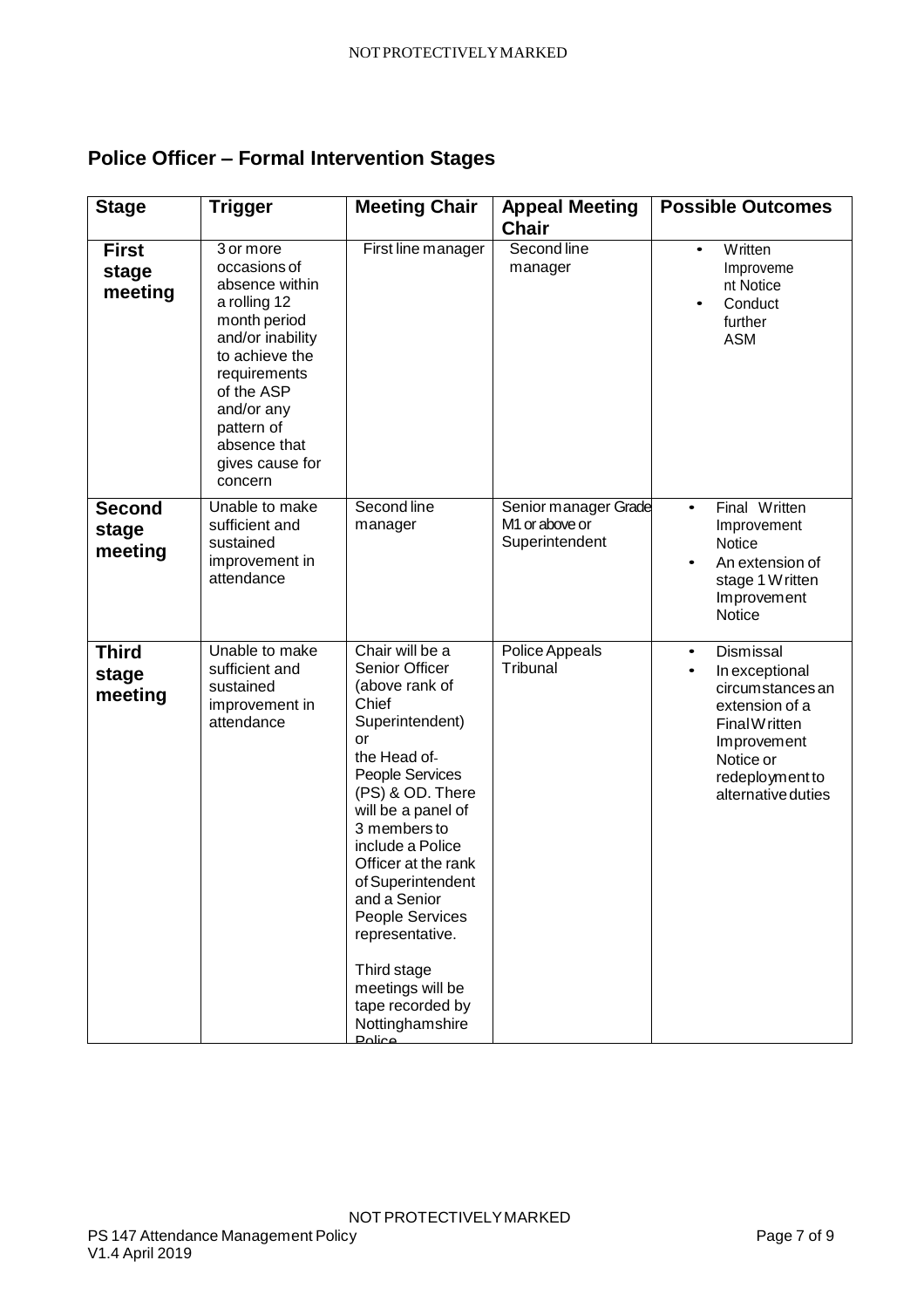#### <span id="page-7-0"></span>**Police/OPCC Staff – Formal Intervention Stages**

| <b>Stage</b>                      | <b>Trigger</b>                                                                                                                                                             | <b>Meeting</b><br><b>Chair</b>                                                                                                                          | <b>Appeal Meeting</b><br><b>Chair</b>                                              | <b>Possible</b><br><b>Outcomes</b>                                                                                                                                                                                                             |
|-----------------------------------|----------------------------------------------------------------------------------------------------------------------------------------------------------------------------|---------------------------------------------------------------------------------------------------------------------------------------------------------|------------------------------------------------------------------------------------|------------------------------------------------------------------------------------------------------------------------------------------------------------------------------------------------------------------------------------------------|
| <b>First stage</b><br>meeting     | 3 or more<br>occasions of<br>absence within a<br>rolling 12 month<br>period and/or<br>breach of ASM<br>and/or any pattern<br>of absence that<br>gives cause for<br>concern | <b>First line</b><br>manager                                                                                                                            | Second line manager<br>OPCC staff -<br>CE/CFO/PCC/DPCC                             | Written<br>$\bullet$<br>Improvement<br>Notice<br>Conduct<br>$\bullet$<br>further<br><b>ASM</b>                                                                                                                                                 |
| <b>Second</b><br>stage<br>meeting | Unable to make<br>sufficient and<br>sustained<br>improvement in<br>attendance                                                                                              | Second line<br>manager                                                                                                                                  | Senior manager Grade<br>M <sub>1</sub> or above<br>OPCC staff -<br>CE/CFO/PCC/DPCC | Final Written<br>$\bullet$<br>Improvement<br><b>Notice</b><br>An extension<br>to stage 1<br>Written<br>Improvement<br><b>Notice</b>                                                                                                            |
| <b>Third stage</b><br>meeting     | Unable to make<br>sufficient and<br>sustained<br>improvement in<br>attendance                                                                                              | Chief Inspector<br>or Senior<br>Manager<br>Grade M1 or<br>above<br>Third stage<br>meetings will be<br>tape recorded<br>by<br>Nottinghamshire<br>Police. | Superintendent or<br><b>Head of Department</b><br>OPCC staff -<br>CE/CFO/PCC/DPCC  | Dismissal<br>$\bullet$<br>In exceptional<br>$\bullet$<br>circumstances<br>an extension<br>of a Final<br><b>Written</b><br>Improvement<br>Notice or<br>Redeployment<br>to alternative<br>duties which<br>may include a<br>reduction in<br>grade |

#### <span id="page-7-1"></span>**Appeals**

Individuals have the right of appeal against the outcome of a formal meeting. The appeal must be submitted in writing within 7 working days of the written outcome letter being received. The grounds for appeal against the decision must be set out. Where the appeal has been against dismissal, if the decision to dismiss is upheld, the effective date of termination shall be the date on which the original dismissal took effect.

#### <span id="page-7-2"></span>**Right to Be Accompanied**

Individuals are afforded the right to be accompanied by a work colleague, trade union representative or staff association representative as applicable at all formal meetings.